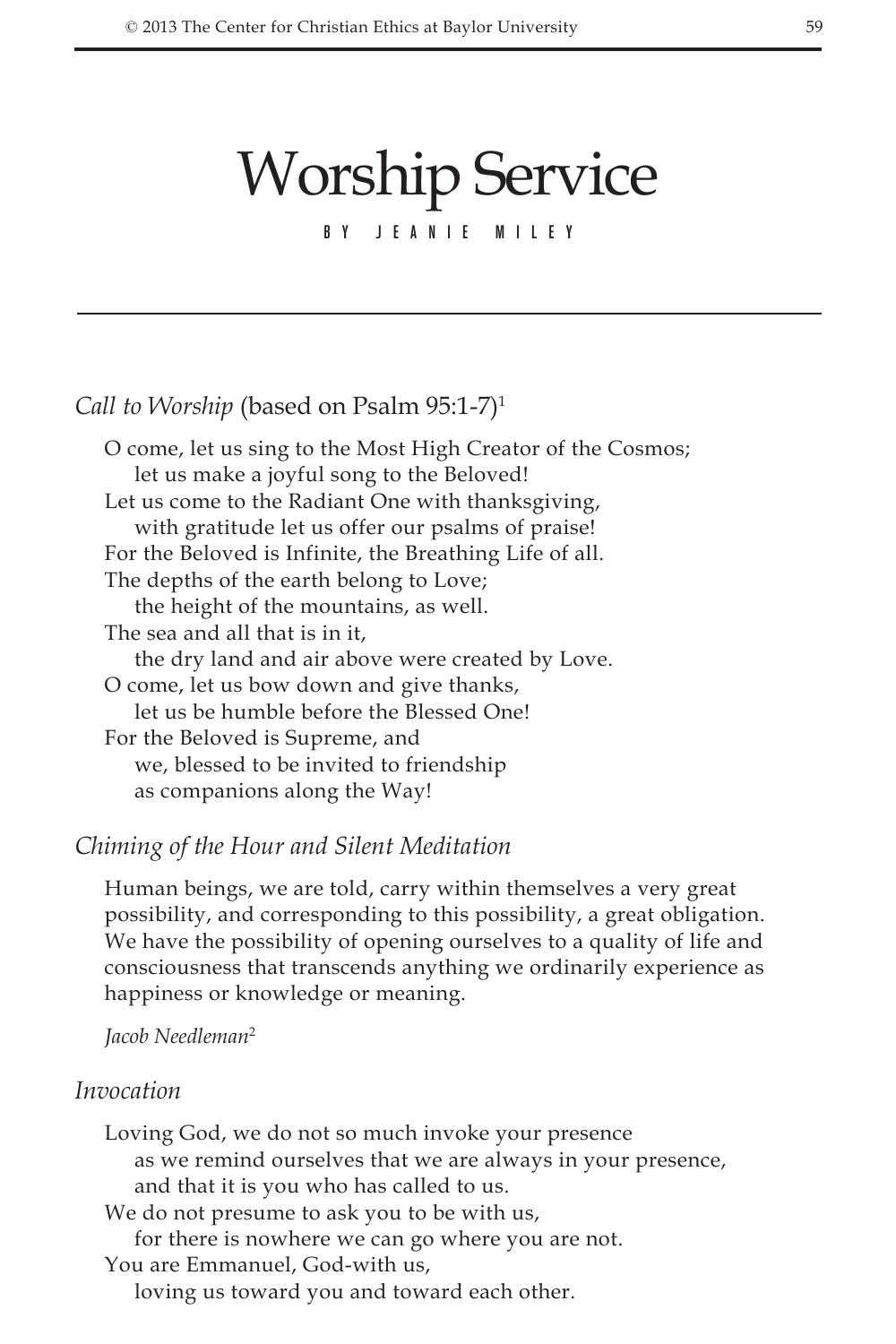So, we turn our hearts and minds toward you.

We attune our attention and our wills with yours, by your grace.

We come to you because you have come to us.

We love you because you have first loved us.

## *Hymn of Praise*

"All Creatures of Our God and King"

All creatures of our God and King, lift up your voice and with us sing Alleluia, Alleluia! O burning sun with golden beam, and silver moon with softer gleam, *O praise him, O praise him, Alleluia, Alleluia, Alleluia!*

O rushing wind that art so strong, you clouds that sail in heaven along, O praise him, Alleluia! O rising morn in praise rejoice, O lights of evening, find a voice, *O praise him, O praise him, Alleluia, Alleluia, Alleluia!*

O flowing water, pure and clear, make music for your Lord to hear, Alleluia, Alleluia! O fire so masterful and bright, providing us with warmth and light, *O praise him, O praise him, Alleluia, Alleluia, Alleluia!*

All you who are of tender heart, forgiving others, take your part, sing praises, Alleluia! All you who pain and sorrow bear, praise God and on him cast your care, *O praise him, O praise him, Alleluia, Alleluia, Alleluia!*

Let all things their Creator bless, and worship him in humbleness, O praise him, Alleluia! Praise, praise the Father, praise the Son and praise the Spirit, Three in One,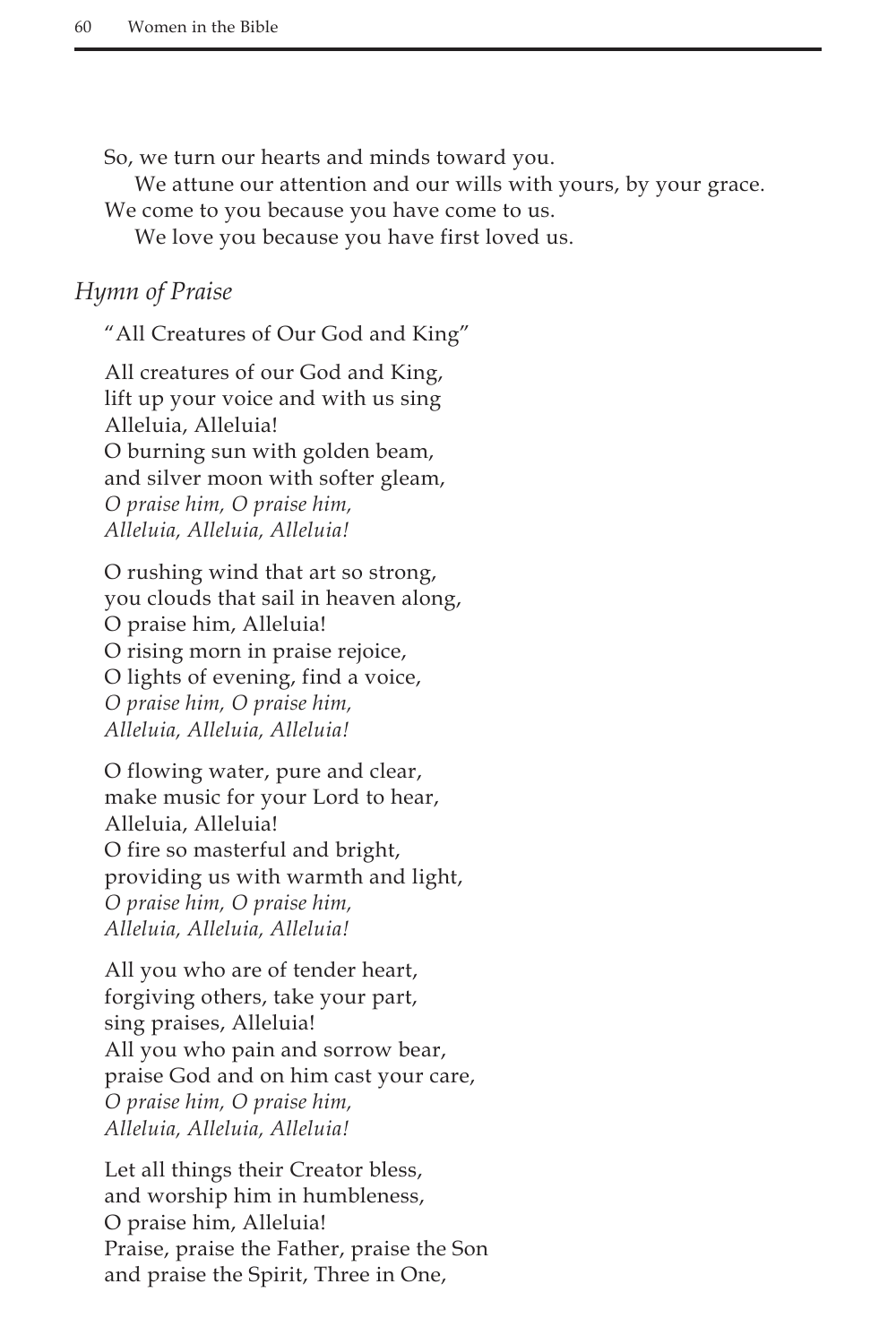*O praise him, O praise him, Alleluia, Alleluia, Alleluia!*

*St. Francis of Assisi* (1182-1226); tr. William H. Draper (1855-1933), alt. *Tune:* LASST UNS ERFREUEN

*Old Testament Reading: Genesis 1:26-27, 2:7*

Then God said, "Let us make humankind in our image, according to our likeness; and let them have dominion over the fish of the sea, and over the birds of the air, and over the cattle, and over all the wild animals of the earth, and over every creeping thing that creeps upon the earth."

So God created humankind in his image, in the image of God he created them; male and female he created them.

...[T]hen the Lorp God formed man from the dust of the ground, and breathed into his nostrils the breath of life; and the man became a living being.

## *A Reading from the Psalms* (from Psalm 8:4-7)3

What is woman, that You rejoice in her, And man, that You delight in him? You have made us in your image, You fill us with your Love; You have made us co-creators of the earth! guardians of the planet!

## *A Gospel Reading* (Matthew 28:1-10)

After the sabbath, as the first day of the week was dawning, Mary Magdalene and the other Mary went to see the tomb. And suddenly there was a great earthquake; for an angel of the Lord, descending from heaven, came and rolled back the stone and sat on it. His appearance was like lightning, and his clothing white as snow. For fear of him the guards shook and became like dead men. But the angel said to the women, "Do not be afraid; I know that you are looking for Jesus who was crucified. He is not here; for he has been raised, as he said. Come, see the place where he lay. Then go quickly and tell his disciples, 'He has been raised from the dead, and indeed he is going ahead of you to Galilee; there you will see him.' This is my message for you." So they left the tomb quickly with fear and great joy, and ran to tell his disciples. Suddenly Jesus met them and said, "Greetings!" And they came to him, took hold of his feet, and worshiped him. Then Jesus said to them, "Do not be afraid; go and tell my brothers to go to Galilee; there they will see me."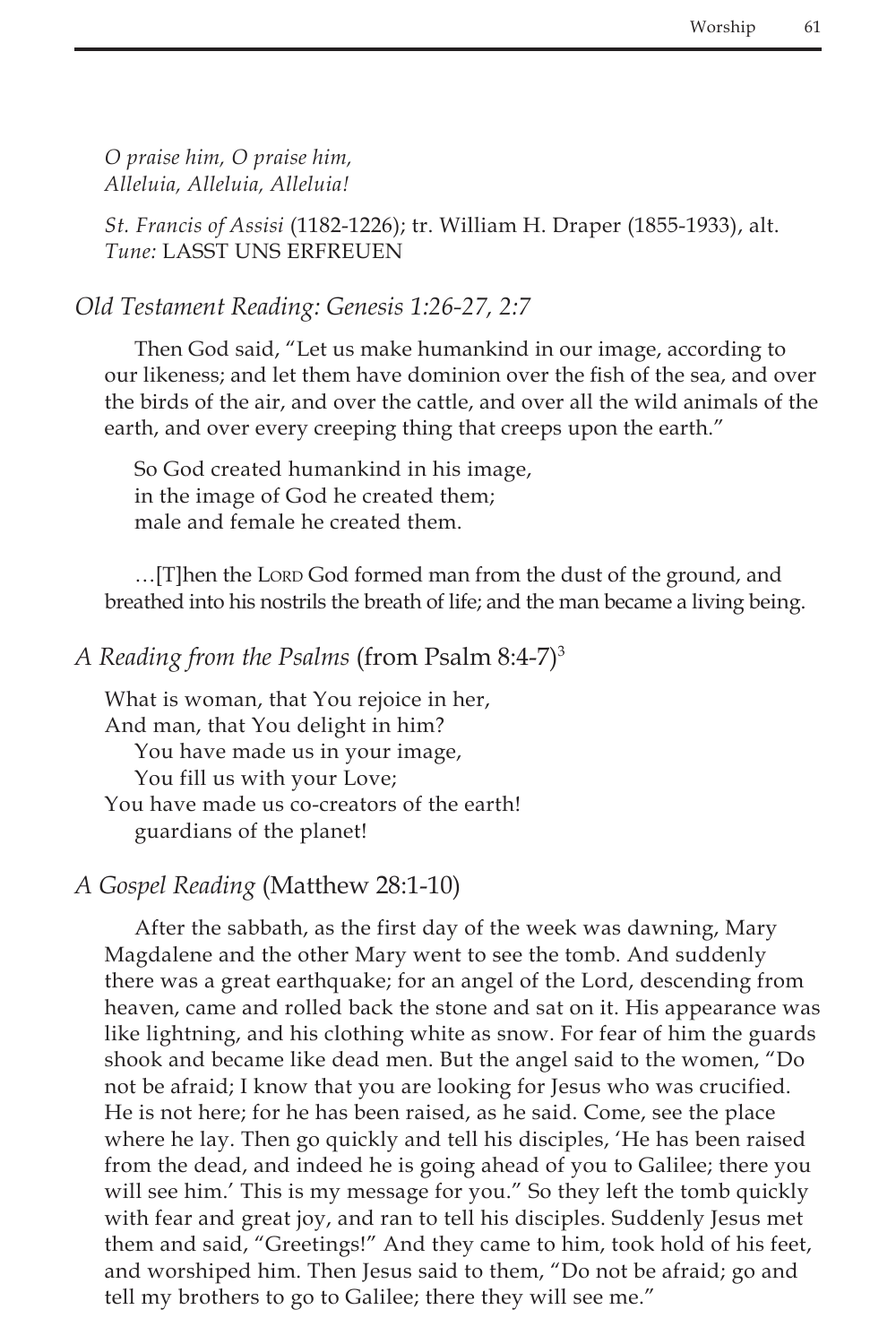#### *A man speaks:*

We may wonder why it was that Jesus chose Mary Magdalene to carry the good news of the resurrection to his disciples.

In her, perhaps Jesus saw the blending of strengths: the strengths of openness, receptivity, and the willingness to be a cooperative and pliable witness of the Mystery, and the strengths of courage, boldness, and action.

These very strengths are the hallmarks of discipleship, and all are qualities that reside in each of us man, woman, boy or girl.

Blended, balanced, manifested in the appropriate measure, a man or a woman expresses more fully the image of God.

## *A Gospel Reading* (John 20:18)

Mary Magdalene went and announced to the disciples, "I have seen the Lord"; and she told them that he had said these things to her.

*A woman speaks:*

In Mary Magdalene's declaration "I have seen the Lord" to Jesus' disciples, she proclaimed a recognition of one whose life and work had the power to heal, transform, liberate and empower her one worthy to be called Lord.

With him and with his teaching, Mary had seen Jesus' greatness and an uncommon strength that was gentle enough to provide the safe container in which she could become all that she was created to become.

In his humanity then and in his lordship now, the Living Christ shows us power, strength, boldness, and forcefulness, and in him we see tenderness, openness, and warmth.

In the human Jesus, we see the perfect balance of both masculine and feminine strengths,

strengths that call us to become more fully human, more completely creative and productive, and more loving as we learn how to balance all the qualities God inscribed within each person, made in his image.

In Jesus, we see the way to move creatively back and forth, using the masculine or feminine strength that is called for in the moment.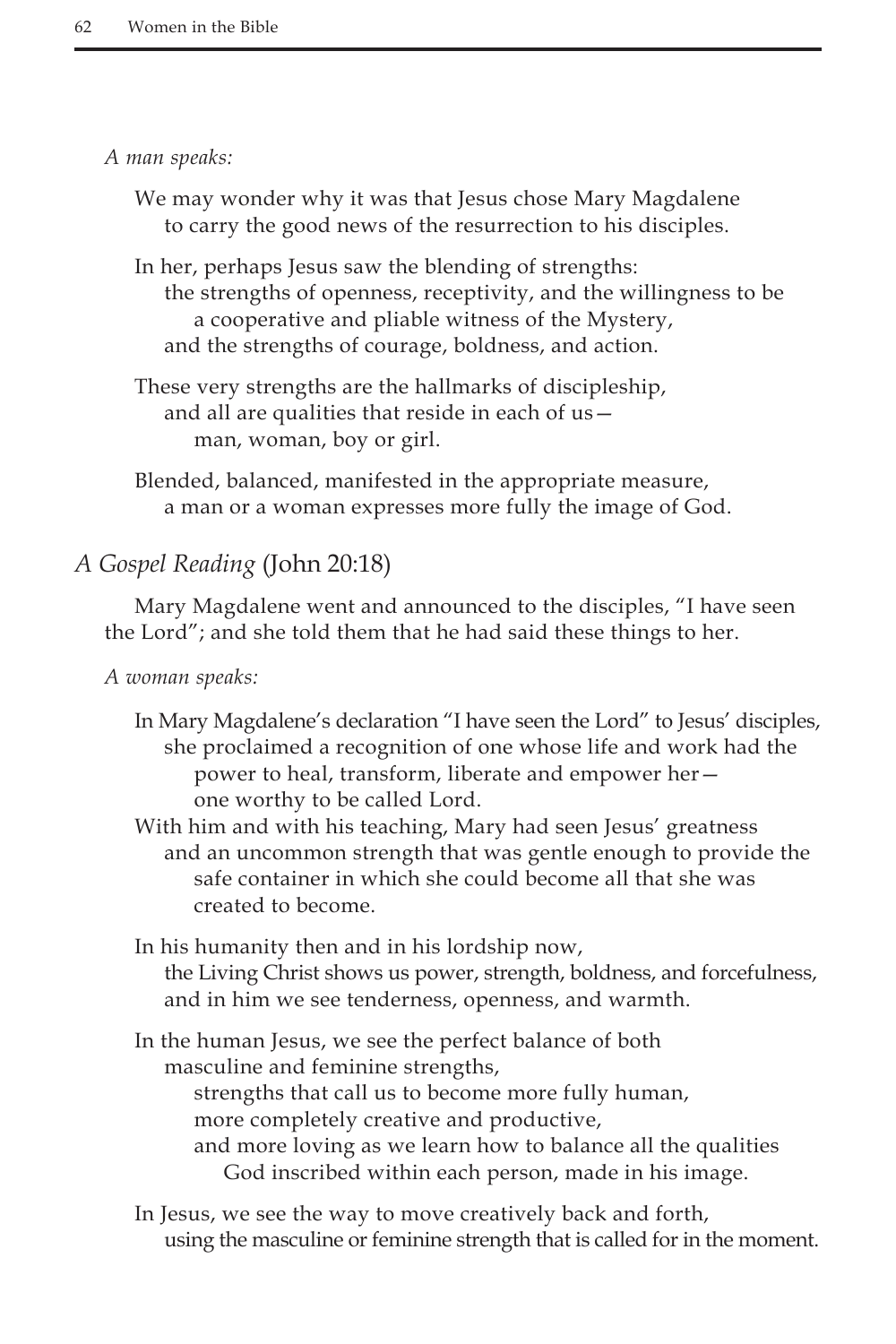# *A Gospel Reading:* John 15:9-18

"As the Father has loved me, so I have loved you; abide in my love. If you keep my commandments, you will abide in my love, just as I have kept my Father's commandments and abide in his love. I have said these things to you so that my joy may be in you, and that your joy may be complete.

"This is my commandment, that you love one another as I have loved you. No one has greater love than this, to lay down one's life for one's friends. You are my friends if you do what I command you."

The Written Word of God for the People of God **Thanks be to God for the written word. Thanks be to God for the Living Word.**

## *Hymn of Preparation*

"Pilgrims on this Earthly Journey"

Pilgrims on this earthly journey, gifted all with dignity, in God's image we are fashioned to be joined in unity.

Blessed by gifts of one another, man and woman, boy and girl, we are made to help each other grow toward wholeness in the world.

Every man, though each one different, wears the sacred stamp of God; every woman, each distinctive, bears in her the life of God.

Celebrate each person's purpose, bringing forth God's great design. Praise the love that flows among us, partners, colleagues, friends through time.

Brothers, sisters, in God's image, let us give each other grace; let us learn from one another in this holy worship space.

*Jeanie Miley* (2013) *Tune:* WEBSTER (Bolin) (p. 67 in this volume)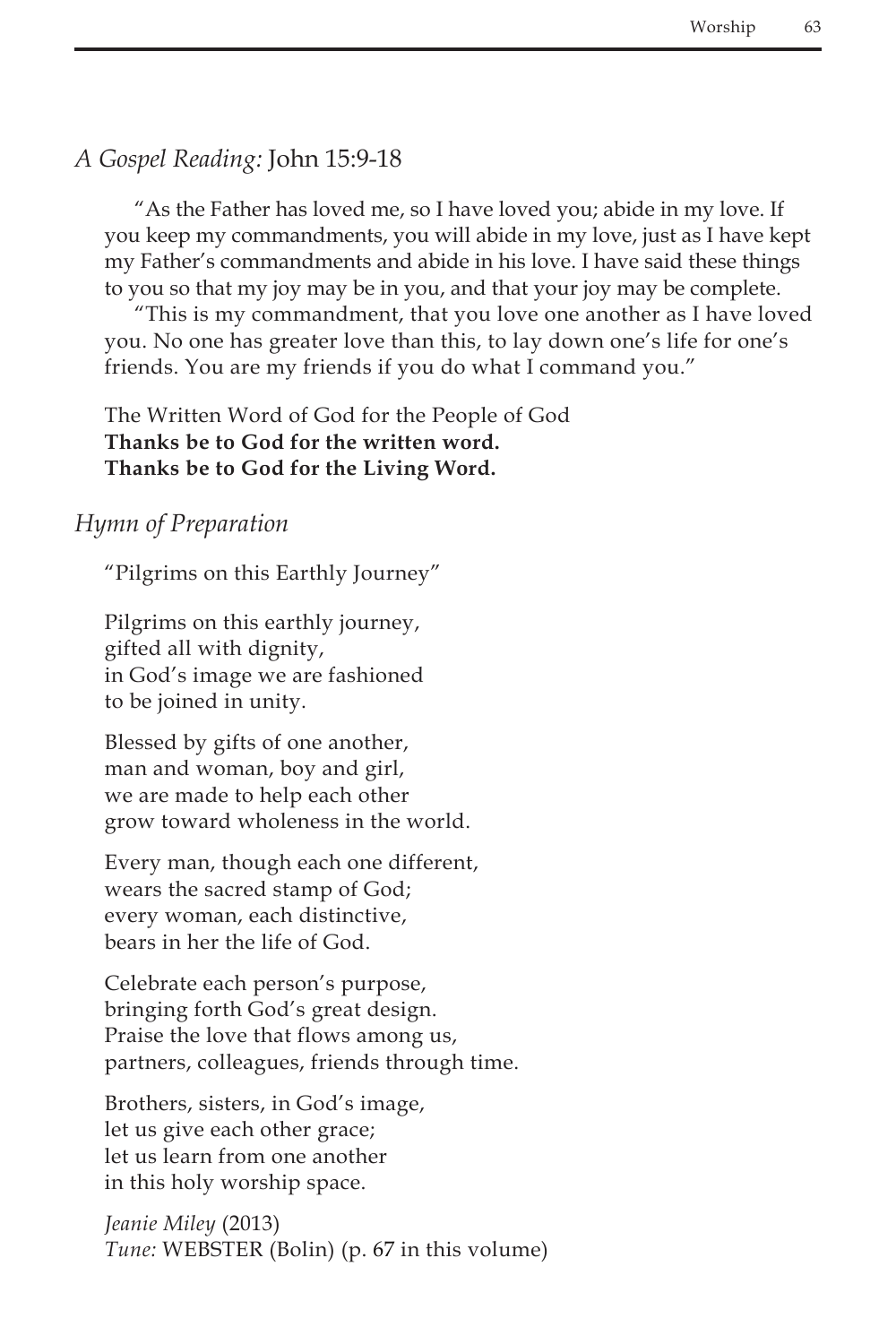#### *Sermon*

## *Confession*

God of creation, we know that we are made in your image, male and female. Yet, too often we have failed to honor the dignity of one another.

*Lord, have mercy on us.*

We have confined ourselves by holding one another to small roles and identities, based on gender.

We have disrespected one other; we have labeled and treated one another as stereotypes.

*Lord, have mercy on us.*

- We have valued one gender over another, either by cultural conditioning, bias, or prejudice. We have sinned against each other by carelessness, ignorance, or willful intent.
- We have turned blind eyes to the abuse, the slander, the flippant insult, or the blatant disdain of one gender by the other.

*Lord, have mercy on us.*

- We have not honored the mystery of those who are different from us. We have closed our minds and our hearts to one another.
- We have used one another for personal gain. We have punished one another for not fulfilling our expectations.
- We have tried to change and control one another. Instead of loving one another, we have feared one another.

*Lord, have mercy on us.*

We acknowledge that where love is lacking, power and control rule; and where power and control rule, love dies.

*Forgive us and help us, Lord, we pray.*

## *Pastoral Absolution*

May the God who created each of you have mercy on you and forgive you of your sins. May God heal the separations between you and restore the fragmented, alienated parts of your lives. May the God of love who made you in his image grant you pardon and give you deep peace and love for each other.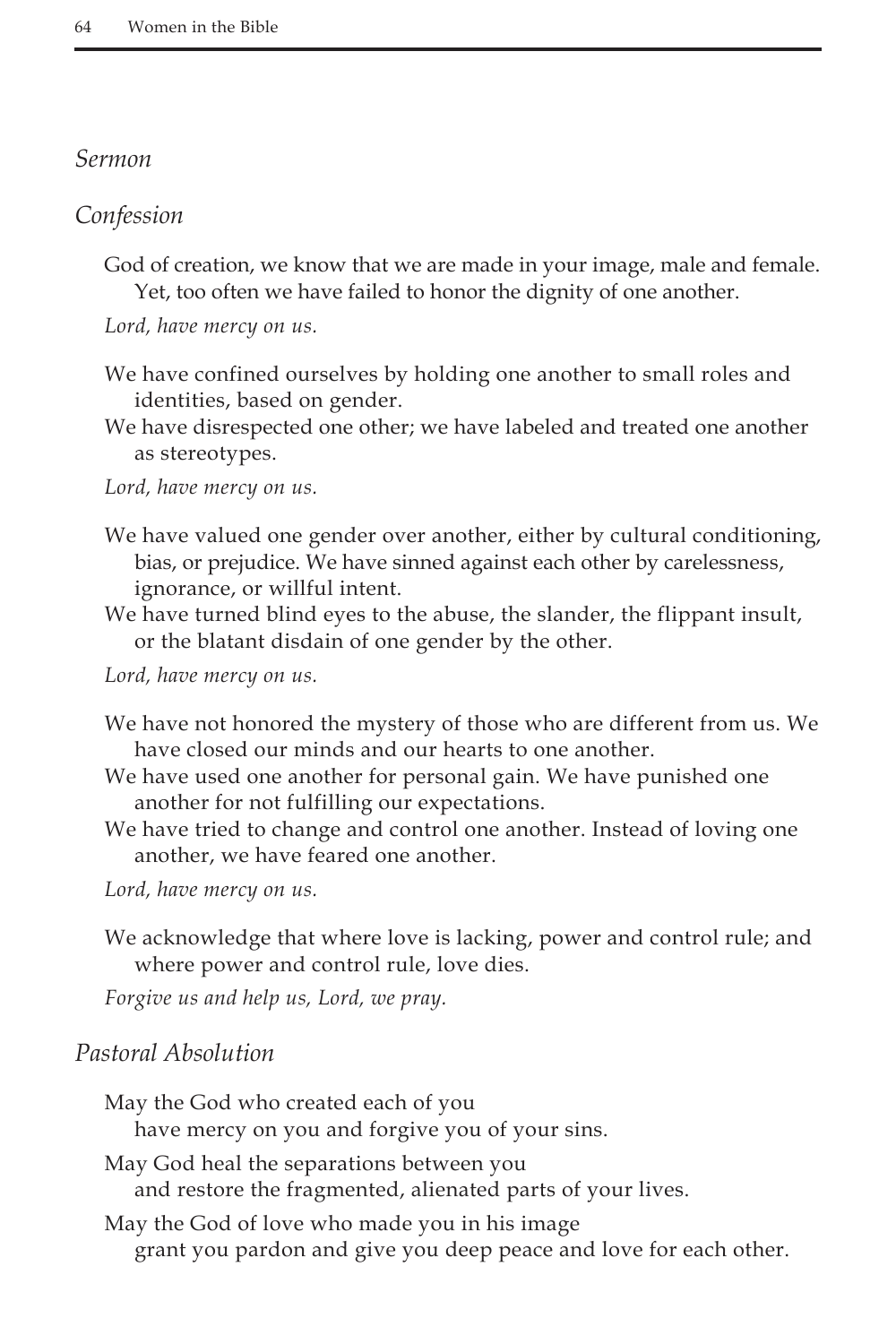# *Silent Reflection*

The Lorp your God is with you, he is mighty to save. He will take great delight in you, he will quiet you with his love, he will rejoice over you with singing.

*Zephaniah 3:17* (NIV 1984)4

## *Songs of Grace*

"Can You Hear It?" / "Holy, Holy, God of Power"5

Can you hear it? It's a love song. Can you hear it, God's love song? In the silence you will hear it, in your heart you'll know the song. It's a love song, God's great love song. It's a love song, God's great love.

Holy, holy, God of power, full of mercy, full of grace; God transcendent, present with us, holy God.

Men and women, elders, children, infants tender, people wise, in the loving of each other, God with us.

Brothers, sisters, sing together, it's a love song for all time. Sweet and tender, fierce and sturdy, God is love.

Can you hear it? It's a love song. Can you hear it, God's love song? In the silence you will hear it. Won't you come and sing along? It's a grace song, God's great love song. It's a love song, God's great love.

*Jeanie Miley* (2013) *Tunes:* CAN YOU HEAR IT/HOLY, HOLY, GOD OF POWER (pp. 68-69 in this volume)